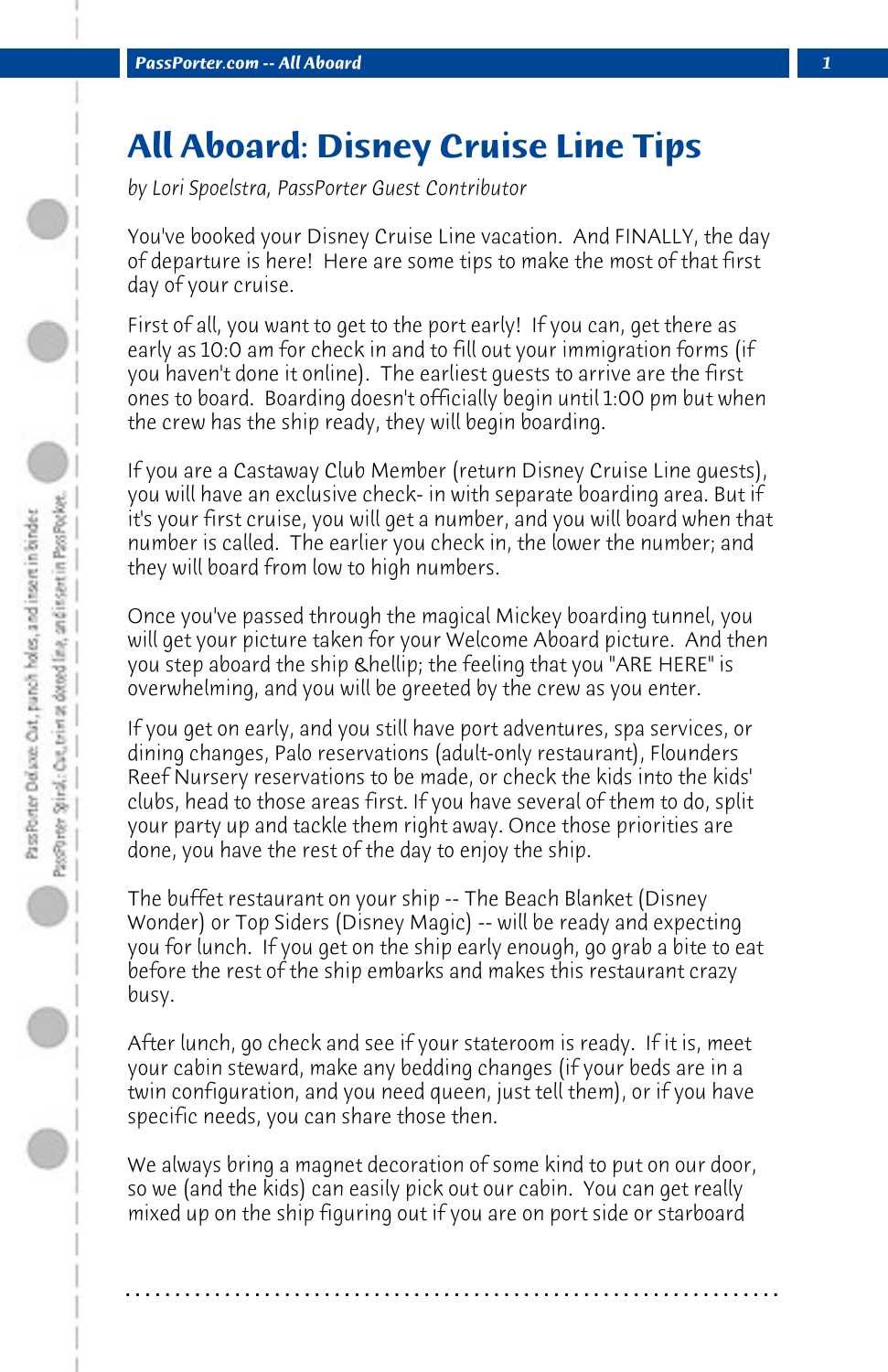*PassPorter.com -- All Aboard (continued) 2*

side, so I've found this to be very helpful! (There are signs, but who reads signs all the time, right?)

If you have a family where you need two staterooms and you have connecting rooms, bring a bungee cord with you to keep the connecting door open. The rocking of the ship will slam that door shut, so the cord will keep it open.

Enjoy a swim, or explore the ship! By this time, the ship will be bustling with guests and you will be ready to vacation! Make sure you are back by 4:00 pm for your "muster" but after that, you are free to dance the afternoon away at the Sail Away Party on the top deck. Bring some little bottles of bubbles to celebrate your arrival (and departure!) -- make sure they are under 3 oz if you are flying, and they are in your carry-on bag.

Listen for the very exclusive Disney Cruise Line horn blowing, and watch the crew members on shore wishing you a bon voyage.

As you are moving out of the harbor, you may see dolphins following you out to sea!

[Your ship has sailed! And YOU are ON it! Enjoy your Dis](http://www.passporter.com/articles/disney-cruise-line-vacation-tips.php)ney Cruise Line vacation!

[This article was contributed by a member of the MouseEarVacations.com&req; Travel Specialist Team. MouseEarVacations.com can book your next Disney Cruise Line&req; adventure!]

*About The Author: Lori Spoelstra of Cruisingco/MouseEarVacations is an authorized Disney Destination Specialist (Walt Disney World, Disneyland & Disney Cruise Line) and also specializes in ALL cruise lines (Concierge style service, no extra charge!)"*

*Article last updated: 11-08-2010*

*View the latest version online at: http://www.passporter.com/articles/disney-cruise-line-vacation-tips.html*

*Copyright by Lori Spoelstra. All rights reserved under International and Pan-American Copyright Conventions. No part of this publication may be stored in a retrieval system or transmitted in any form by any means electronic, mechanical, photocopying, recording, scanning, or otherwise, except as permitted under sections 107 or 108 of the 1976 United States Copyright Act. Resale of this guide is strictly prohibited without the copyright holder's*

**. . . . . . . . . . . . . . . . . . . . . . . . . . . . . . . . . . . . . . . . . . . . . . . . . . . . . . . . . . . . . . . . . .**